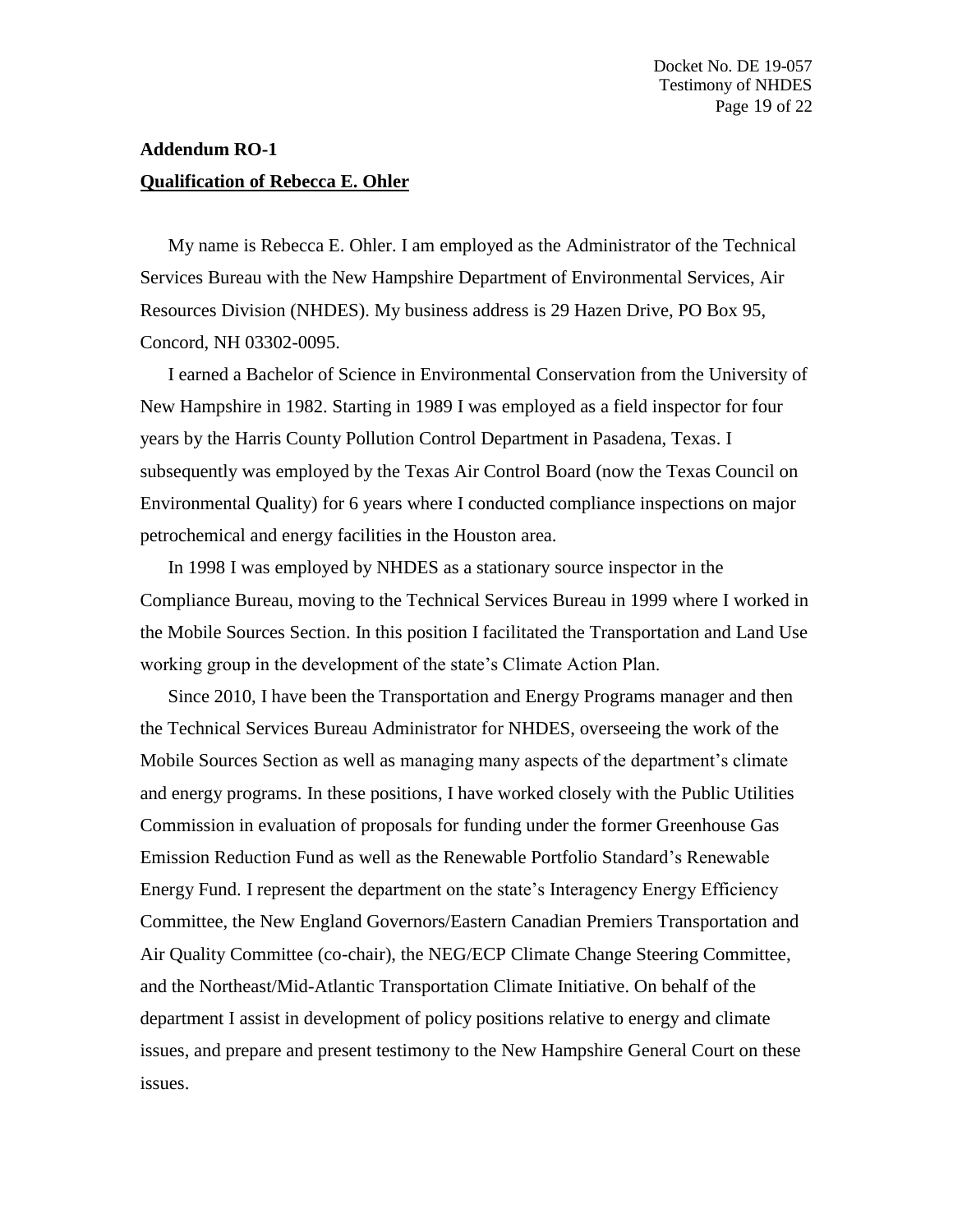## **Addendum CS-1 Qualification of Christopher J. Skoglund**

My name is Christopher J. Skoglund. I am employed as the Climate and Energy Program Manager in the Technical Services Bureau with the New Hampshire Department of Environmental Services, Air Resources Division (NHDES). My business address is 29 Hazen Drive, PO Box 95, Concord, NH 03302-0095.

I earned a Bachelor's of Arts in Biology from Johns Hopkins University in 1997 and a Master's of Science in Natural Resources from the University of New Hampshire in 2012. In between those degrees, I was principally employed teaching environmental and science education to middle and high school students across the country.

In 2007, I began working part-time as a Climate Program Specialist working on developing background data and analysis and planning tools to support a potential state climate action plan. In 2008, I was hired full time as an Energy and Transportation Analyst, primarily coordinating the development of the 2009 NH Climate Action, which included managing the analysis of the electric power, building, and transportation sectors. In this position, I was also engaged in transportation planning and analysis, working with the NH Department of Transportation and the four Metropolitan Planning Organizations in the southeast corner of the state.

In 2010, I moved into the Energy and Climate Analyst position, focusing more on building and electric sectors with high-level energy and climate-change planning focused at the local, state and regional level. In 2012, I oversaw the state's Energy Efficiency and Sustainable Energy Board's development of the 2012 EESE Board Review on the Independent Study of Energy Policy Issues ("SB 323 (2010) Study").

In 2016, I moved to Climate and Energy Program Manager position at NHDES. In this roll, I regularly tracked legislation and testified before the state legislature. I have also been a regular participant in PUC dockets, including Grid Mod, Net-Metering, the EERS, and more recently the two active rate cases and the Liberty Utilities Least Coast Integrated Resource Plan.